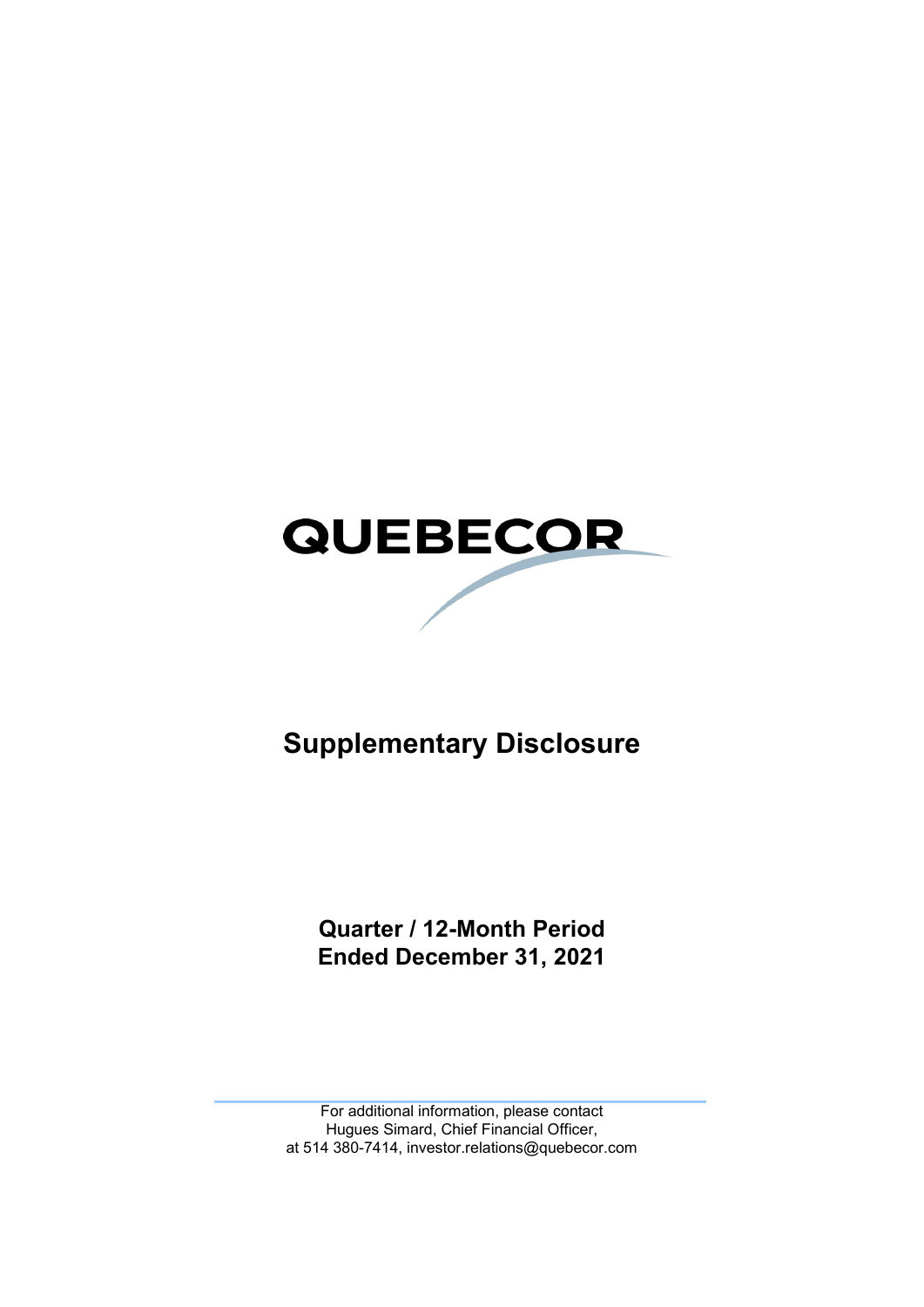## **Supplementary Disclosure December 31, 2021 Basic Data Per Share**

|                                                             | <b>4th Quarter</b> |        |        | <b>Full Year</b> |  |
|-------------------------------------------------------------|--------------------|--------|--------|------------------|--|
|                                                             | 2021               | 2020   | 2021   | 2020             |  |
| Adjusted income from continuing operating activities        | \$0.66             | \$0.66 | \$2.55 | \$2.36           |  |
| Adjusments:                                                 |                    |        |        |                  |  |
| Gain on valuation and translation                           |                    |        |        |                  |  |
| of financial instruments                                    | 0.03               |        | 0.06   | 0.03             |  |
| Unusual items                                               | (0.02)             | (0.02) | (0.23) | (0.11)           |  |
| Discontinued operations                                     |                    |        |        | 0.13             |  |
| Total                                                       | 0.01               | (0.02) | (0.17) | 0.05             |  |
| Net income attributable to shareholders                     | \$0.67             | \$0.64 | \$2.38 | \$2.41           |  |
|                                                             |                    |        |        |                  |  |
| Weighted average number of shares outstanding (in millions) | 239.8              | 249.1  | 243.5  | 251.6            |  |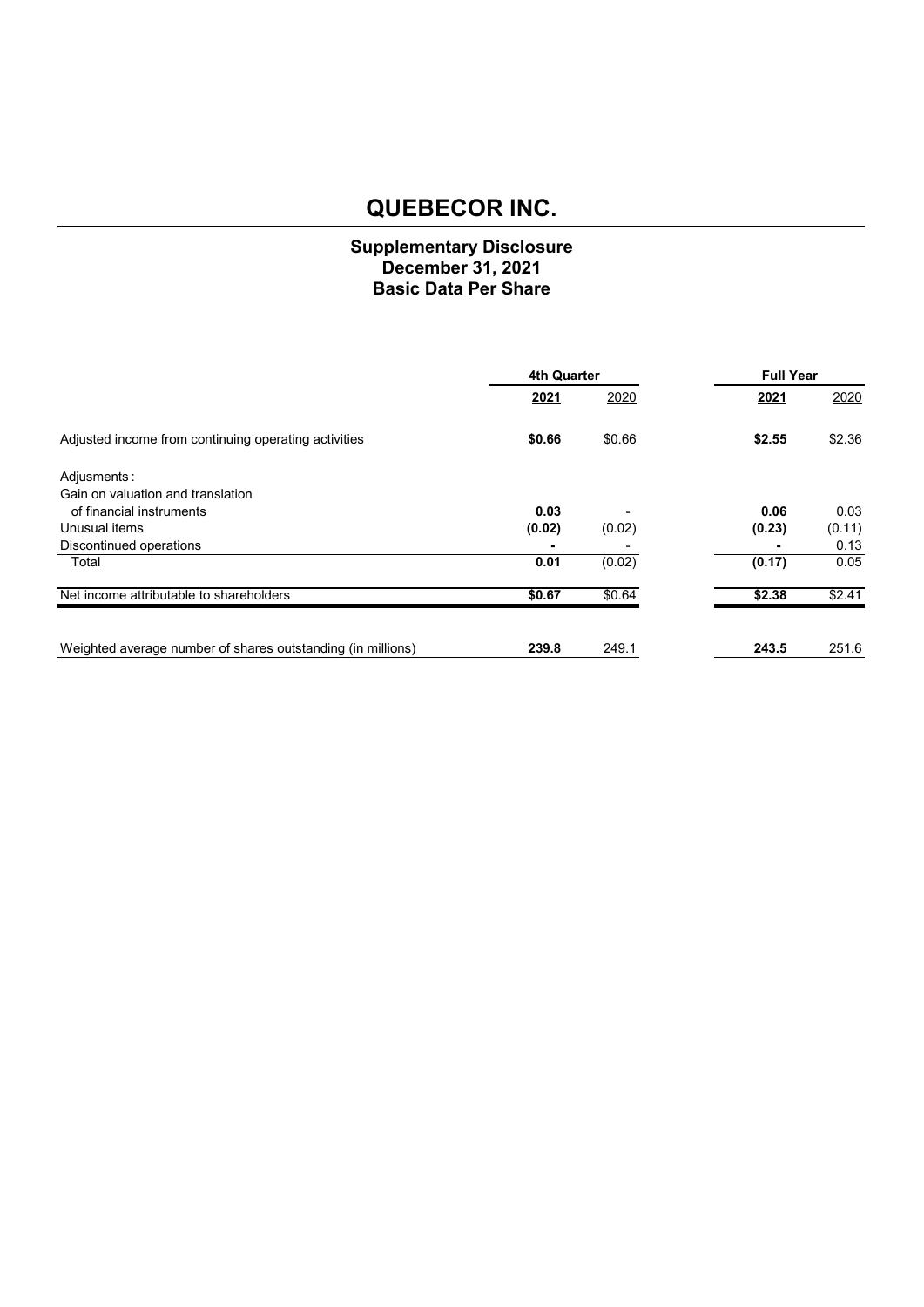## **Supplementary Disclosure December 31, 2021 Capital Structure**

(all amounts in millions of Canadian dollars)

#### *Quebecor Inc.*

| Mortgage loan due in 2022                                                                 | \$<br>44.5    |
|-------------------------------------------------------------------------------------------|---------------|
|                                                                                           | \$<br>44.5    |
| Quebecor Media Inc.                                                                       |               |
| Revolving credit facility due in 2022 (availability: \$300)                               | \$            |
| 5 3/4% Senior Notes due in 2023                                                           | 1,089.3       |
|                                                                                           | 1,089.3       |
| <b>Videotron Ltd.</b>                                                                     |               |
| Revolving credit facility due in 2023 (availability: \$1,500)                             | 285.0         |
| 5 3/8% Senior Notes due in 2024                                                           | 758.2         |
| 5 5/8% Senior Notes due in 2025                                                           | 400.0         |
| 5 3/4% Senior Notes due in 2026                                                           | 375.0         |
| 5 1/8% Senior Notes due in 2027                                                           | 758.2         |
| 3 5/8% Senior Notes due in 2028                                                           | 750.0         |
| 3 5/8% Senior Notes due in 2029                                                           | 631.8         |
| 4 1/2% Senior Notes due in 2030                                                           | 800.0         |
| 3 1/8% Senior Notes due in 2031                                                           | 650.0         |
|                                                                                           | 5,408.2       |
| <b>TVA Group Inc.</b>                                                                     |               |
| Revolving credit facility due in 2023 (availability: \$75)                                | 12.0          |
|                                                                                           | 12.0          |
| Other debt                                                                                |               |
| <b>Total Quebecor Media Inc.</b>                                                          | \$<br>6,509.5 |
| <b>TOTAL LONG-TERM DEBT</b>                                                               | \$<br>6,554.0 |
|                                                                                           |               |
| <b>Bank indebtedness</b>                                                                  |               |
| Exchangeable debentures - Quebecor Inc.                                                   | 2.1           |
| Convertible debentures (cost if settled in cash at maturity) - Quebecor Inc. <sup>2</sup> | 150.0         |
| Lease liabilities                                                                         | 183.2         |
| (Asset) liability related to derivative financial instruments                             | (382.3)       |
|                                                                                           |               |
| Cash and cash equivalents :                                                               |               |
| TVA Group Inc.                                                                            | 5.2           |
| Other                                                                                     | 59.5          |
|                                                                                           | 64.7          |
|                                                                                           |               |

 $^1$  Excludes changes in the fair value of long-term debt related to hedged interest rate risk and financing fees. See Note 19 to Consolidated Financial Statements.

 $^2$  Based on the market value of a number of shares obtained by dividing the outstanding principal amount by the market price of a Quebecor Inc. Class B share on December 31, 2021, subject to a floor price of approximately \$25.49 and a ceiling price of approximately \$31.87.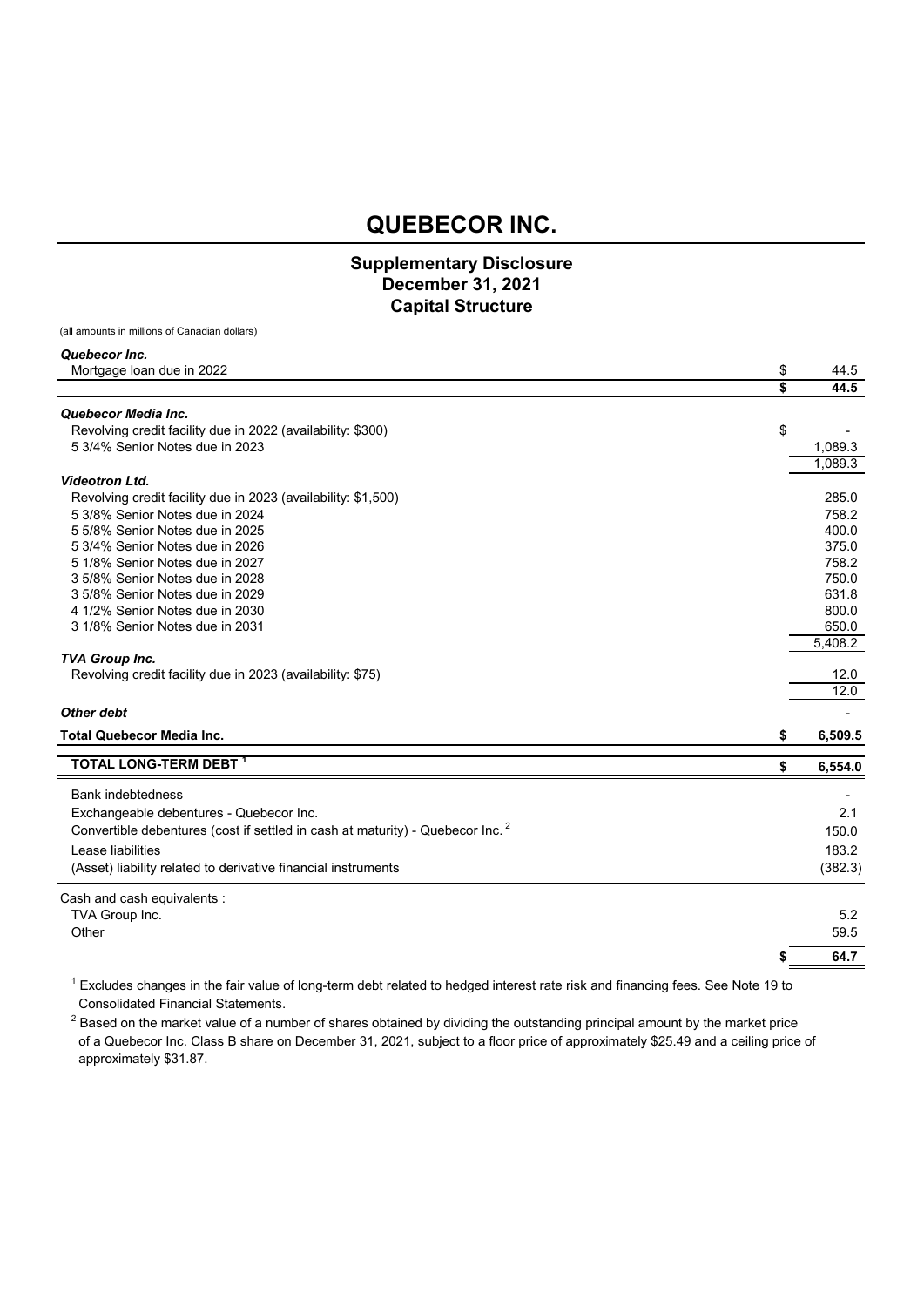## **Supplementary Disclosure December 31, 2021 Consolidated Net Debt Leverage Ratio**

(all amounts in millions of Canadian dollars, except ratios)

|                                                               | 2021          |           |               |               | 2020          |
|---------------------------------------------------------------|---------------|-----------|---------------|---------------|---------------|
|                                                               | <b>Dec 31</b> | Sep 30    | <b>Jun 30</b> | <b>Mar 31</b> | <b>Dec 31</b> |
| Total long-term debt <sup>1</sup>                             | \$6.554.0     | \$6.284.7 | \$7.714.5     | \$6,376.1     | \$5,786.4     |
| Add (deduct):                                                 |               |           |               |               |               |
| (Asset) liability related to derivative financial instruments | (382.3)       | (389.6)   | (489.3)       | (534.3)       | (597.1)       |
| Lease liabilities                                             | 183.2         | 181.6     | 183.0         | 179.4         | 173.3         |
| <b>Bank indebtedness</b>                                      |               | 5.6       | 5.6           | 3.3           | 1.7           |
| Cash and cash equivalents                                     | (64.7)        | (480.7)   | (1,999.3)     | (759.3)       | (136.7)       |
| Consolidated net debt excluding convertible debentures        | \$6,290.2     | \$5,601.6 | \$5,414.5     | \$5,265.2     | \$5,227.6     |
| Divided by: trailing 12-month adjusted EBITDA                 | \$1.973.2     | \$2,001.2 | \$1.994.3     | \$1,968.6     | \$1,952.6     |
| Consolidated net debt leverage ratio                          | 3.19x         | 2.80x     | 2.71x         | 2.67x         | 2.68x         |

 $^1$  Excludes changes in the fair value of long-term debt related to hedged interest rate risk and financing fees. See Note 19 to Consolidated Financial Statements.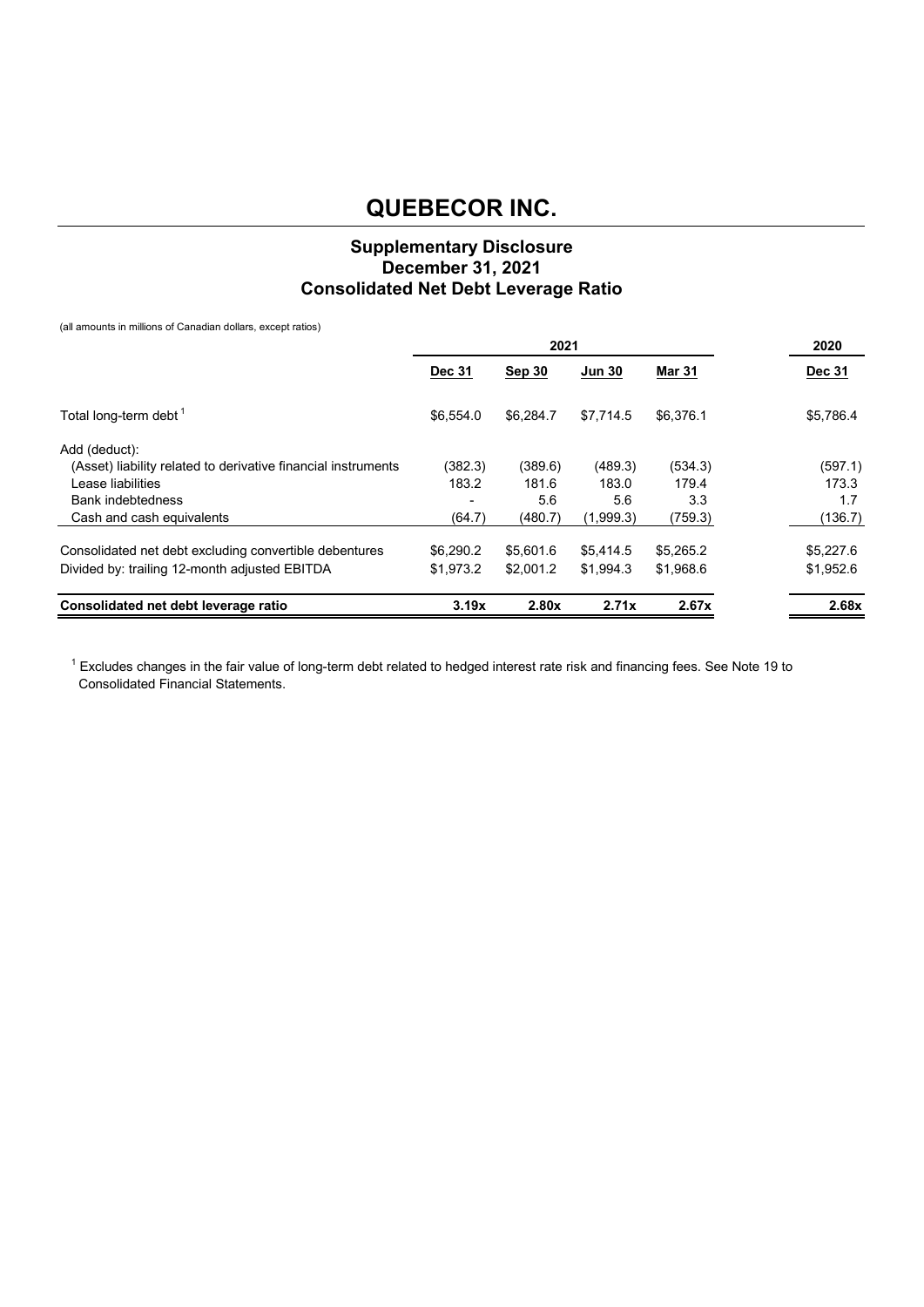## **TELECOMMUNICATIONS**

## **Supplementary Disclosure December 31, 2021 Operating Results**

|                                              |               | 2021               |               | 2020          |           |                  |            |
|----------------------------------------------|---------------|--------------------|---------------|---------------|-----------|------------------|------------|
|                                              | <b>Dec 31</b> | <b>Sep 30</b>      | <b>Jun 30</b> | <b>Mar 31</b> |           | <b>Dec 31</b>    |            |
| Revenue-Generating Units ('000) <sup>1</sup> | 6,189.6       | 6,146.6            | 6,121.0       | 6,141.2       |           | 6,147.9          |            |
| Mobile Telephony Lines ('000)                | 1,601.9       | 1,571.3            | 1,530.4       | 1,503.2       |           | 1,481.1          |            |
| Homes Passed ('000)                          | 3,048.8       | 3,030.5            | 3,020.9       | 3,005.1       |           | 2,994.7          |            |
| Internet Subscribers ('000)                  | 1,840.8       | 1,832.7            | 1,810.2       | 1,804.9       |           | 1,796.8          |            |
| Penetration of Homes Passed                  | 60.4%         | 60.5%              | 59.9%         | 60.1%         |           | 60.0%            |            |
| Television Subscribers ('000)                | 1,418.6       | 1,428.0            | 1,441.4       | 1,457.5       |           | 1,475.6          |            |
| Penetration of Homes Passed                  | 46.5%         | 47.1%              | 47.7%         | 48.5%         |           | 49.3%            |            |
| Wireline Telephony Lines ('000)              | 824.9         | 847.4              | 872.4         | 897.7         |           | 924.7            |            |
| <b>Penetration of Homes Passed</b>           | 27.1%         | 28.0%              | 28.9%         | 29.9%         |           | 30.9%            |            |
| Over-the-Top Video Subscribers ('000)        | 503.4         | 467.2              | 466.6         | 477.9         |           | 469.7            |            |
|                                              |               | <b>4th Quarter</b> |               |               |           | <b>Full Year</b> |            |
|                                              | 2021          | 2020               | <b>VAR</b>    |               | 2021      | 2020             | <b>VAR</b> |
| (in millions)                                |               |                    |               |               |           |                  |            |
| Revenues                                     |               |                    |               |               |           |                  |            |
| Internet                                     | \$301.6       | \$292.3            | 3.2%          |               | \$1,201.4 | \$1,131.4        | 6.2%       |
| Television                                   | 203.8         | 220.0              | $-7.4%$       |               | 836.1     | 903.6            | $-7.5%$    |
| Mobile telephony                             | 185.4         | 170.2              | 8.9%          |               | 712.5     | 658.5            | 8.2%       |
| Wireline telephony                           | 77.7          | 83.3               | $-6.7%$       |               | 318.5     | 338.4            | $-5.9%$    |
| Mobile equipment sales                       | 80.9          | 77.4               | 4.5%          |               | 276.4     | 257.2            | 7.5%       |
| Wireline equipment sales                     | 55.8          | 51.0               | 9.4%          |               | 204.0     | 151.7            | 34.5%      |
| Other                                        | 47.9          | 46.7               | 2.6%          |               | 186.1     | 181.8            | 2.4%       |
| Telecommunications                           | \$953.1       | \$940.9            | 1.3%          |               | \$3,735.0 | \$3,622.6        | 3.1%       |
| <b>Adjusted EBITDA</b>                       |               |                    |               |               |           |                  |            |
| Telecommunications                           | \$466.5       | \$481.7            | $-3.2%$       |               | \$1,875.7 | \$1,864.4        | 0.6%       |
| Cash flows used for:                         |               |                    |               |               |           |                  |            |
| Additions to PP&E                            | \$83.6        | \$117.0            |               |               | \$407.3   | \$429.3          |            |
| Additions to Intangible Assets               | 695.4         | 14.4               |               |               | 986.1     | 180.1            |            |
| Telecommunications                           | \$779.0       | \$131.4            | 492.8%        |               | \$1,393.4 | \$609.4          | 128.7%     |
| Mobile Telephony ABPU <sup>2</sup>           | \$48.57       | \$50.52            |               |               | \$49.73   | \$50.85          |            |
| Total ABPU <sup>2</sup>                      | \$49.94       | \$50.21            |               |               | \$50.33   | \$49.94          |            |

 $1$  Revenue-generating units (" RGUs ") are the sum of subscriptions to the Internet access, television and over-the-top video services, plus subscriber connections to the mobile and wireline telephony services.

 $^2$  Average billing per unit (" ABPU ") is an indicator used to measure monthly average subscription billing per revenue-generating unit.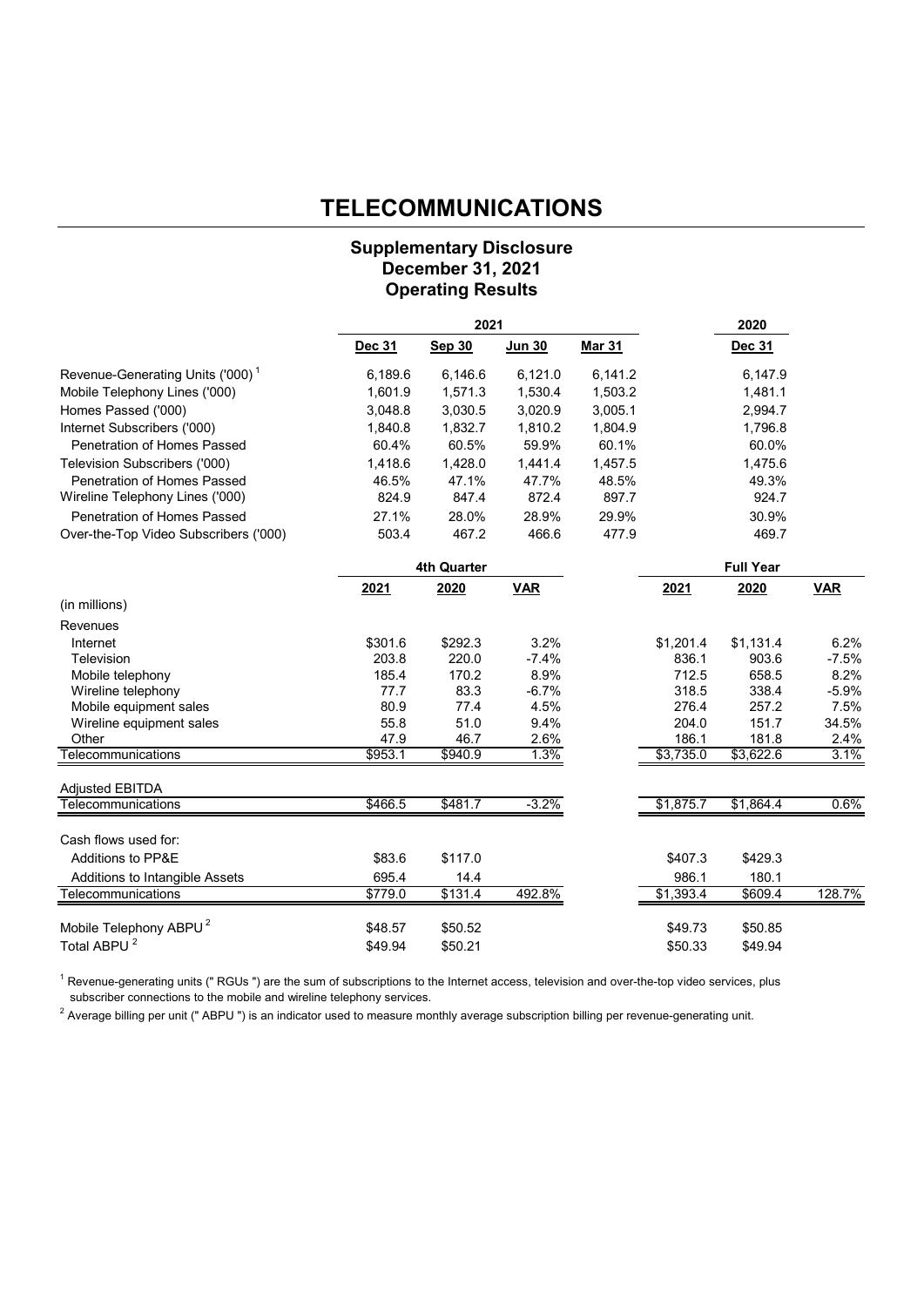## **Supplementary Disclosure December 31, 2021 Shares Held in Subsidiaries**

|                                     | <b>Number</b><br>of shares | Equity (%) | Voting (%) |
|-------------------------------------|----------------------------|------------|------------|
| <b>Shares held by Quebecor Inc.</b> |                            |            |            |
| Quebecor Media Inc.                 | 79,377,062                 | 100.0%     | 100.0%     |
| Shares held by Quebecor Media Inc.  |                            |            |            |
| TVA Group Inc.                      | 29,539,364                 | 68.4%      | 99.9%      |